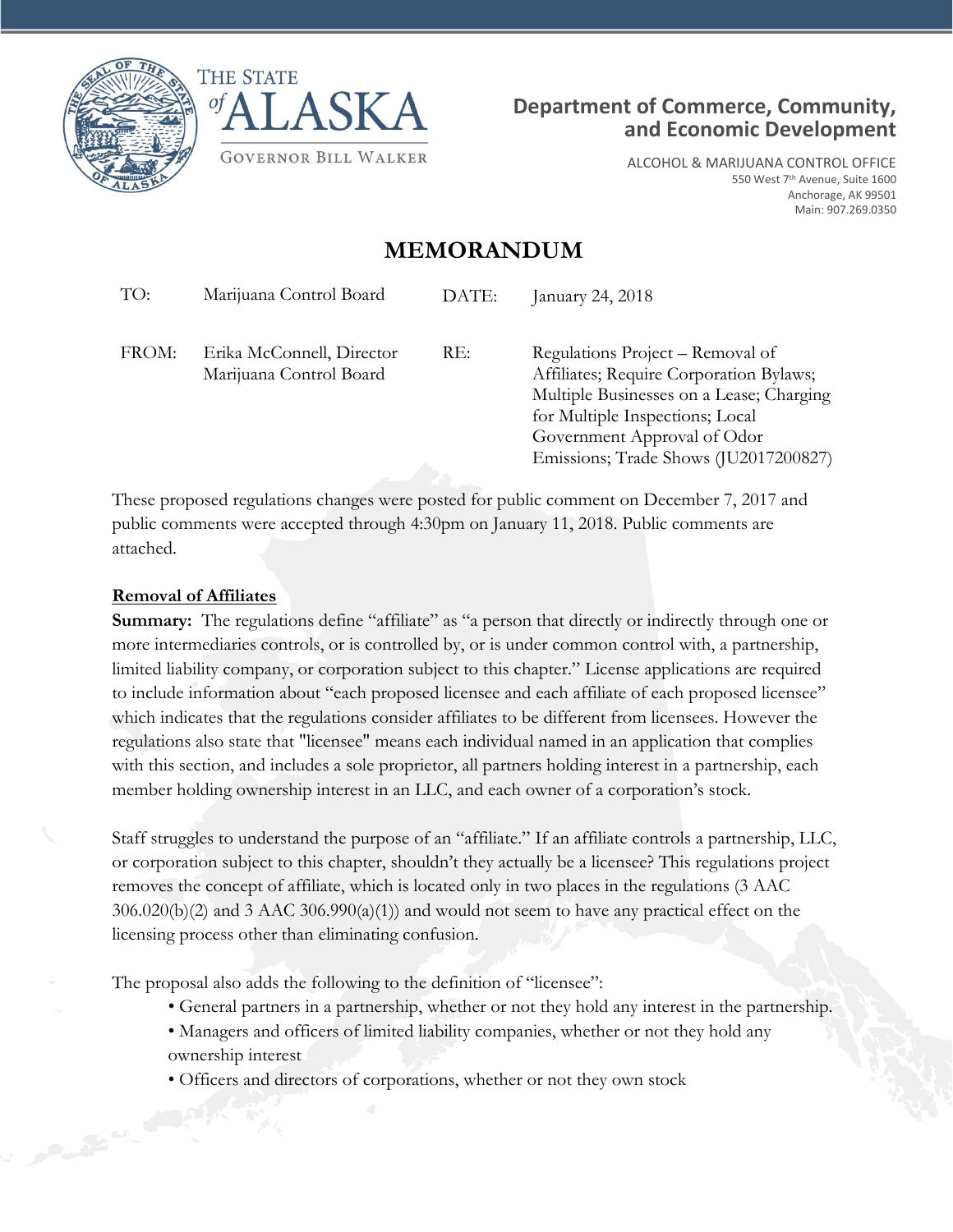Regulations Project: Removal of Affiliates, etc. MCB January 24, 2018 Page 2

These individuals will have some control and influence over the operation of a license and should be licensees. This is consistent with the alcohol program requirements.

## **Recommendation:** Approve amendment to

- 3 AAC 306.020(b)(2) (page 1),
- 3 AAC 306.020(b)(2)(B) and (C) and (D) (pages 1-2),
- 3 AAC 306.020(b)(3)(C) to add "and director" (page 2),

and repeal of 3 AAC 306.990(a)(1). (page 4)

# **Require Corporation Bylaws**

**Summary:** Limited liability companies are required to submit their operating agreement, and staff has at times found information in some operating agreements that indicate the need for additional licensees. The operations of an entity can relate to compliance with statutory and regulatory requirements. This regulations project amends 3 AAC 306.020(b)(3)(C) to require license applicants who are corporations to submit their corporate bylaws.

**Recommendation:** Approve amendment to 3 AAC 306.020(b)(3)(C) that adds "the corporate bylaws." (page 2)

#### **Multiple Businesses on a Lease**

**Summary:** The issue of multiple businesses on the lease for one licensed premises has come up in the past, recently with AK Slow Burn Cannabis Outlet (#10898), a standard cultivation facility approved at the July meeting. If a non-marijuana business or entity is listed on the lease as having access to the licensed premises, then this other business/entity has access to marijuana without being a licensee. While at the time of licensing, the other business/entity may be owned by the same person/entity who is being licensed, there is no guarantee that that will always be the case. The licensee may sell the second business/entity to another without notice to or authorization by the board (which would not be required), and then some number of unlicensed persons would have access to the licensed premises.

In order to ensure that licensees are fully accountable for tracking all marijuana from seed to sale, the licensee should have sole possession of their licensed premises. This regulations project changes 3 AAC 306.020(b)(9) to require the applicant to have sole right to possession of the proposed licensed premises, so that no other entity or business may be listed on the lease has having a right to access the premises.

**Recommendation:** Approve amendment to 3 AAC 306.020(b)(9). (page 3)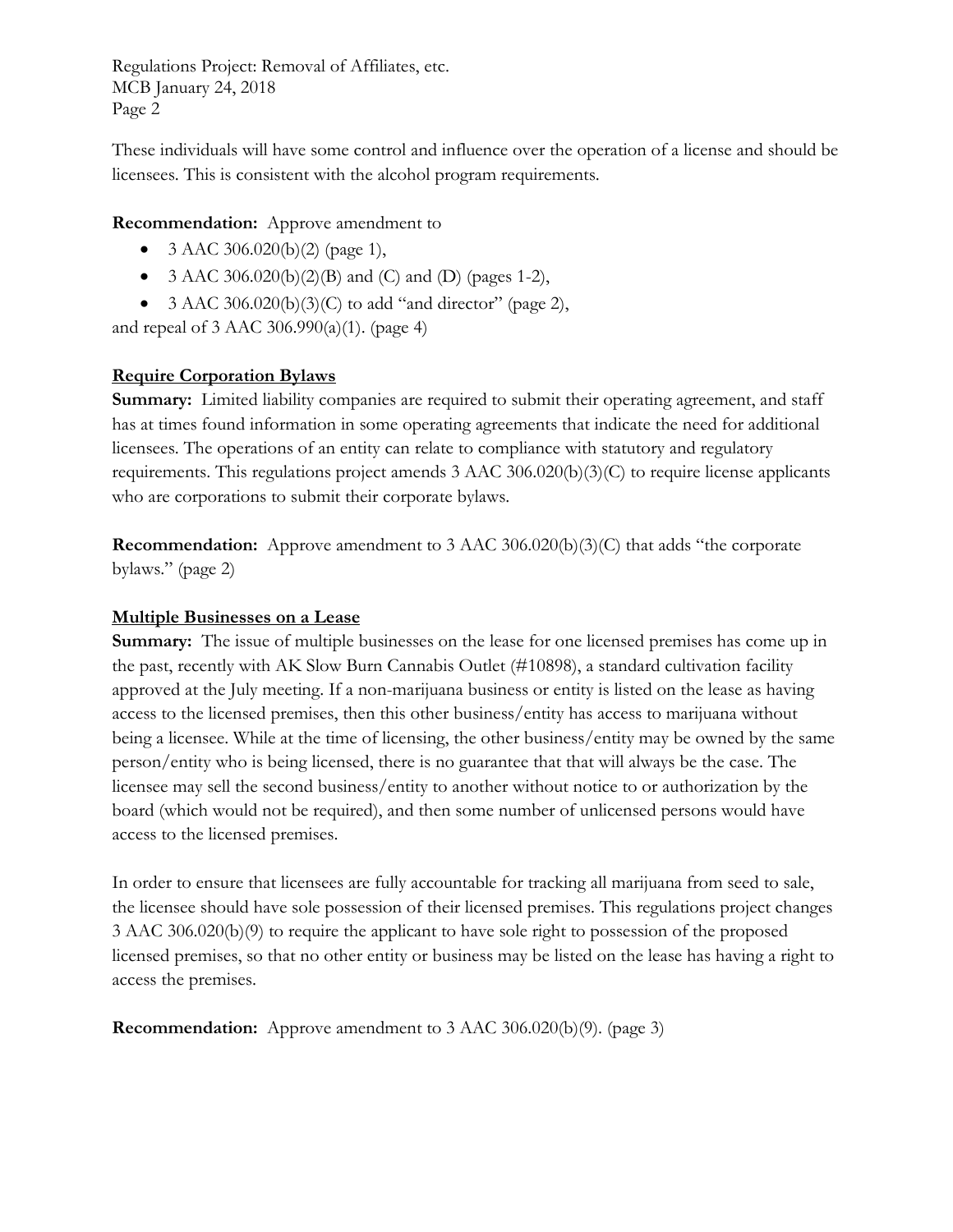Regulations Project: Removal of Affiliates, etc. MCB January 24, 2018 Page 3

# **Charging for Multiple Inspections**

**Summary:** Enforcement has developed a pre-inspection checklist for licensees to ensure that they are ready for an inspection before requesting one. While that has started to cut down on second and third (and subsequent) inspections, it has not eliminated them. In our large state and with a limited enforcement staff, visiting a facility for a second or third time can be costly and time-consuming. This regulations project adds a repeat inspection fee for those licensees who request an inspection but, due to not having completed all items on the pre-inspection checklist (e.g., not having plants tagged, not having premises set up consistent with board-approved diagram), then need a repeat visit(s) from Enforcement staff. The proposed repeat inspection fee is \$500 with the allowance to be waived by the director for good cause.

**Recommendation:** Approve amendment to 3 AAC 306.100 to add a new section (h). (page 5)

# **Local Government Approval of Odor Emissions**

**Summary:** As not all local governments issue "conditional use permits" for marijuana applicants, this regulations project to amend 3 AAC 306.430(d) changes "local government conditional use permit process" to "local government approval" and clarifies that odor must be specifically allowed through the approval; the existence alone of a local government approval does not authorize odor to be detectable outside a cultivation facility.

**Recommendation:** Approve amendment to 3 AAC 306.430(c)(2). (page 6)

## **Trade Shows**

**Summary:** New subsection (f) in 3 AAC 306.700 states that handler cards will not be issued to people who

- have been convicted of a felony in the last five years in Alaska or are currently on probably or parole for a felony;
- have been convicted of a class A misdemeanor involving a controlled substance other than a Schedule VI controlled substance in the last two years in Alaska;
- have been convicted of a class A misdemeanor relating to selling, furnishing, or distributing marijuana in the last two years in Alaska; and
- are currently under indictment for any of the above.

New subsection 3 AAC 306.8xx allows the board to suspend or revoke a handler permit, refuse to renew a permit, or impose a civil fine if the board finds that a permit holder has acted in violation of the regulations.

**Recommendation:** Amend 3 AAC 306.8xx as follows: "The board may suspend or revoke a permit issued under this chapter, refuse to renew a permit, or impose a civil fine if the board finds that a permit holder **has acted** [IS FOUND TO ACT] in violation of this chapter."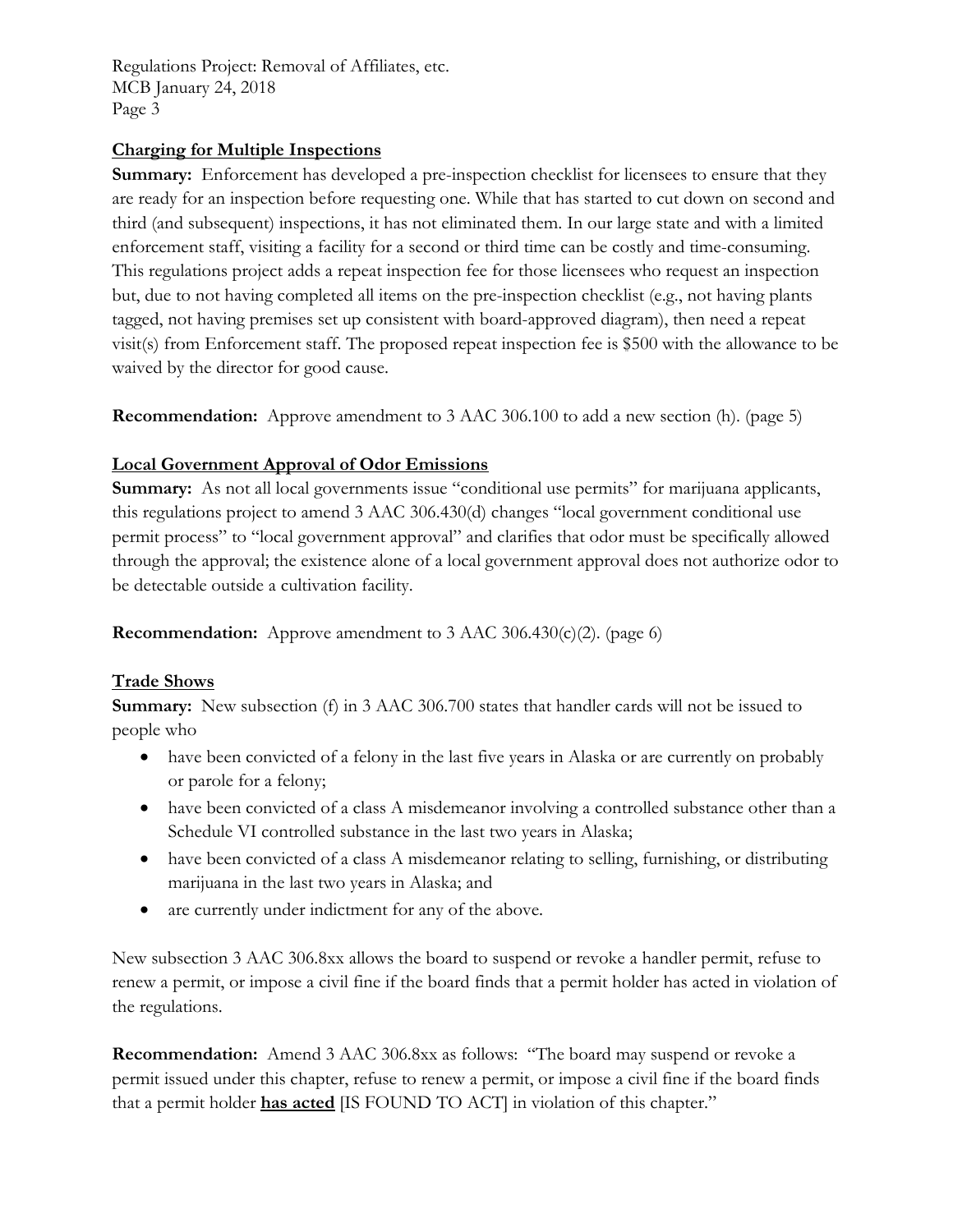Regulations Project: Removal of Affiliates, etc. MCB January 24, 2018 Page 4

Adopted changes to 3 AAC 306.700 and new section 3 AAC 306.8xx. (pages 7-8)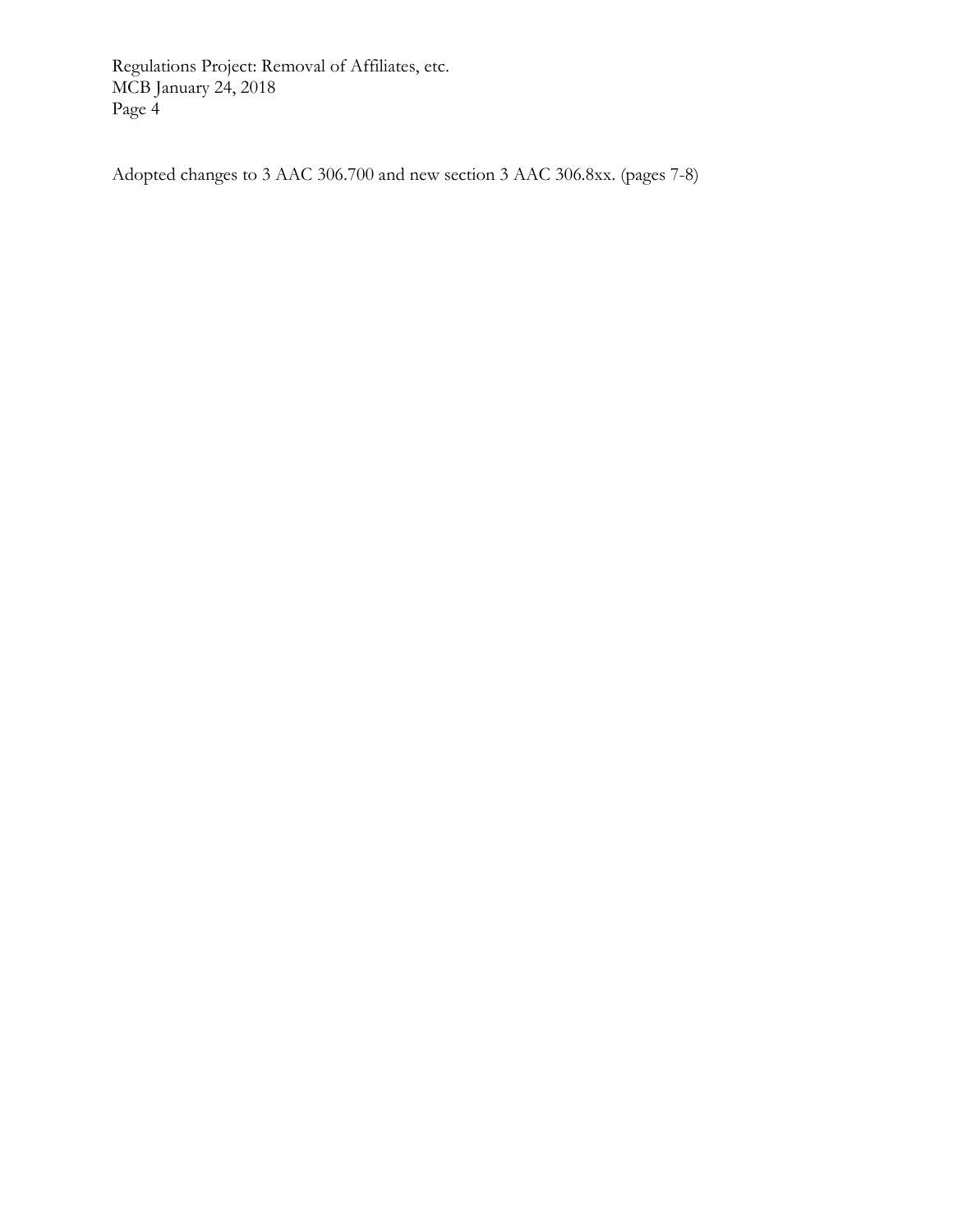(Words in **boldface and underlined** indicate language being added; words [CAPITALIZED AND BRACKETED] indicate language being deleted.)

[3 AAC 306.020 is amended to read:](http://www.akleg.gov/basis/aac.asp#3.306.020)

(a) An applicant for a new marijuana establishment license must file an application as provided in [3 AAC 306.025,](http://www.akleg.gov/basis/aac.asp#3.306.025) on a form the board prescribes, with the information and documents described in this section, along with the application fee and the annual license fee set out in [3](http://www.akleg.gov/basis/aac.asp#3.306.100)  [AAC 306.100,](http://www.akleg.gov/basis/aac.asp#3.306.100) and the fingerprint cards and fees required by [3 AAC 306.055\(](http://www.akleg.gov/basis/aac.asp#3.306.055)a). The application must be initiated electronically; the completed application and fees may be filed electronically, or mailed or delivered to the director at the office of the board.

(b) An application for a new marijuana establishment license must include

(1) the name of the applicant and any business name the applicant will use for the proposed marijuana establishment, along with the applicant's state business license number issued under [AS 43.70;](http://www.akleg.gov/basis/statutes.asp#43.70)

(2) the name, mailing address, telephone number, and social security number of each proposed licensee [AND EACH AFFILIATE OF EACH PROPOSED LICENSEE]; unless the context requires otherwise, "licensee" means each individual named in an application that complies with this section; an individual to be identified as a licensee under this section includes

(A) if the applicant is an individual or a sole proprietor, the individual or sole proprietor;

(B) if the applicant is a partnership, including a limited partnership, **each general partner and** each partner holding any interest in the partnership;

1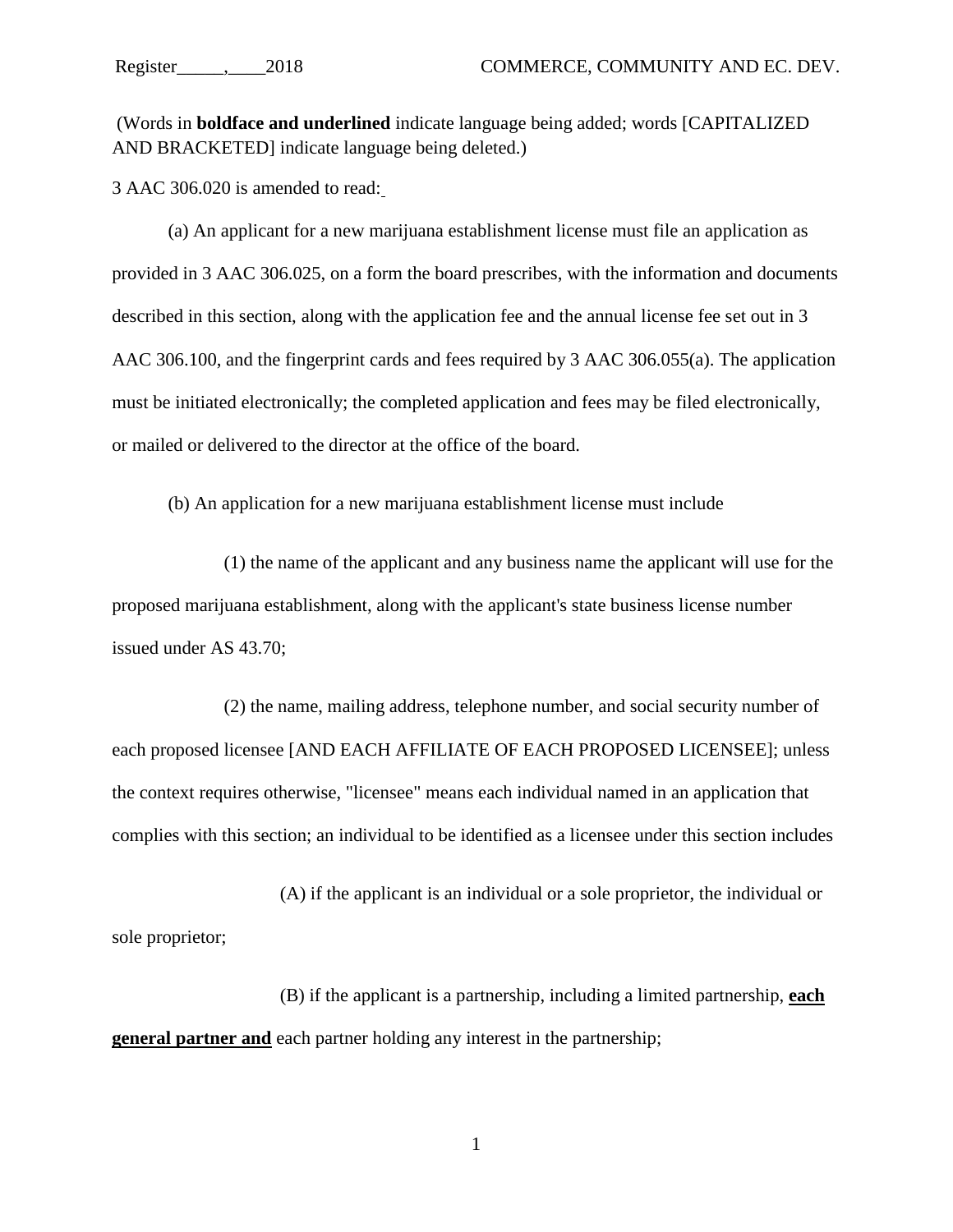(C) if the applicant is a limited liability company, each member holding any ownership interest **and each manager**;

(D) if the applicant is a corporation, each owner of any of the corporation's stock, **each officer, and each director**; and

(E) if the applicant is a local government, an authorized official of the local government;

(3) for each applicant that is not an individual, the applicable documents and information as follows:

(A) for a partnership, including a limited partnership, the partnership agreement, the name of each general or managing partner, and a list of all partners with the percentage of ownership of each partner;

(B) for a limited liability company, the limited liability company agreement, and a list of all members with the percentage of ownership of each member;

(C) for a corporation, the certificate of incorporation, **the corporate bylaws,** the name of each corporate officer **and director**, and a list of all shareholders with the percentage of ownership of each shareholder;

(D) for a local government, a resolution of the governing body approving the application and designating an official responsible for the proposed marijuana establishment;

(4) for each person listed in compliance with (2) of this subsection, a statement of financial interest on a form the board prescribes;

2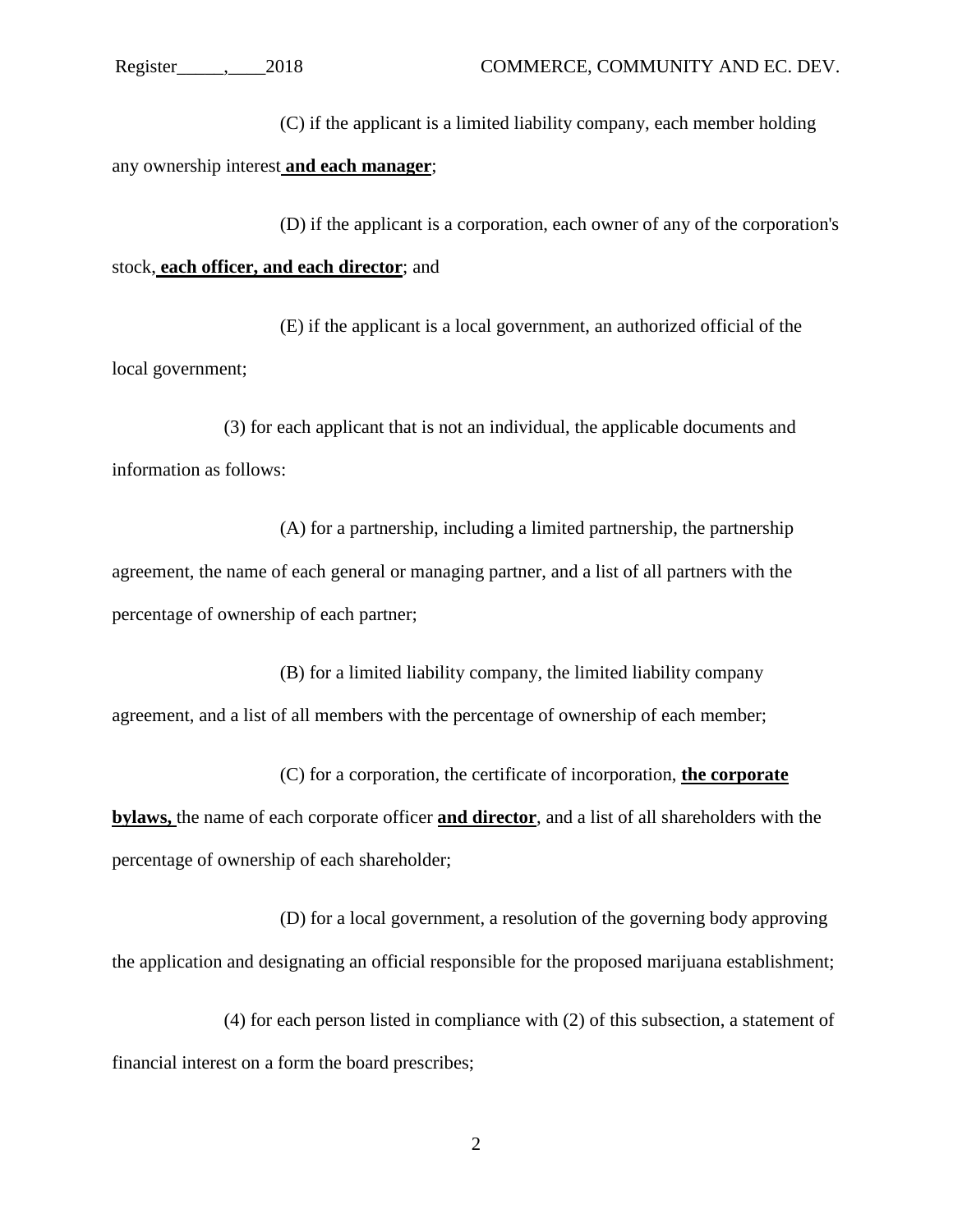(5) for each applicant that is not an individual, the name of the individual licensee or designated government official listed in the application under (2) of this subsection who is responsible for

(A) management of the marijuana establishment; and

(B) compliance with state laws;

(6) an electronic mail address at which the applicant agrees to receive any correspondence from the board before and after it receives a license; an applicant and a licensee must ensure that any electronic mail address provided to the board is current so that the board can contact the applicant or licensee at any time;

(7) the type of license the applicant is requesting;

(8) the address of the premises to include global positioning system (GPS) coordinates where the applicant intends to operate a marijuana establishment, and a detailed diagram of the proposed licensed premises; the diagram must show all entrances and boundaries of the premises, restricted access areas, and storage areas;

(9) the title, lease, or other documentation showing the applicant's **sole** right to possession of the proposed licensed premises; (Eff. 2/21/2016, Register 217; am \_\_/\_\_/\_\_\_\_, Register\_\_\_\_)

| <b>Authority:</b> AS 17.38.010 | AS 17.38.150 | AS 17.38.200 |
|--------------------------------|--------------|--------------|
| AS 17.38.070                   | AS 17.38.190 | AS 17.38.900 |
| AS 17.38.121                   |              |              |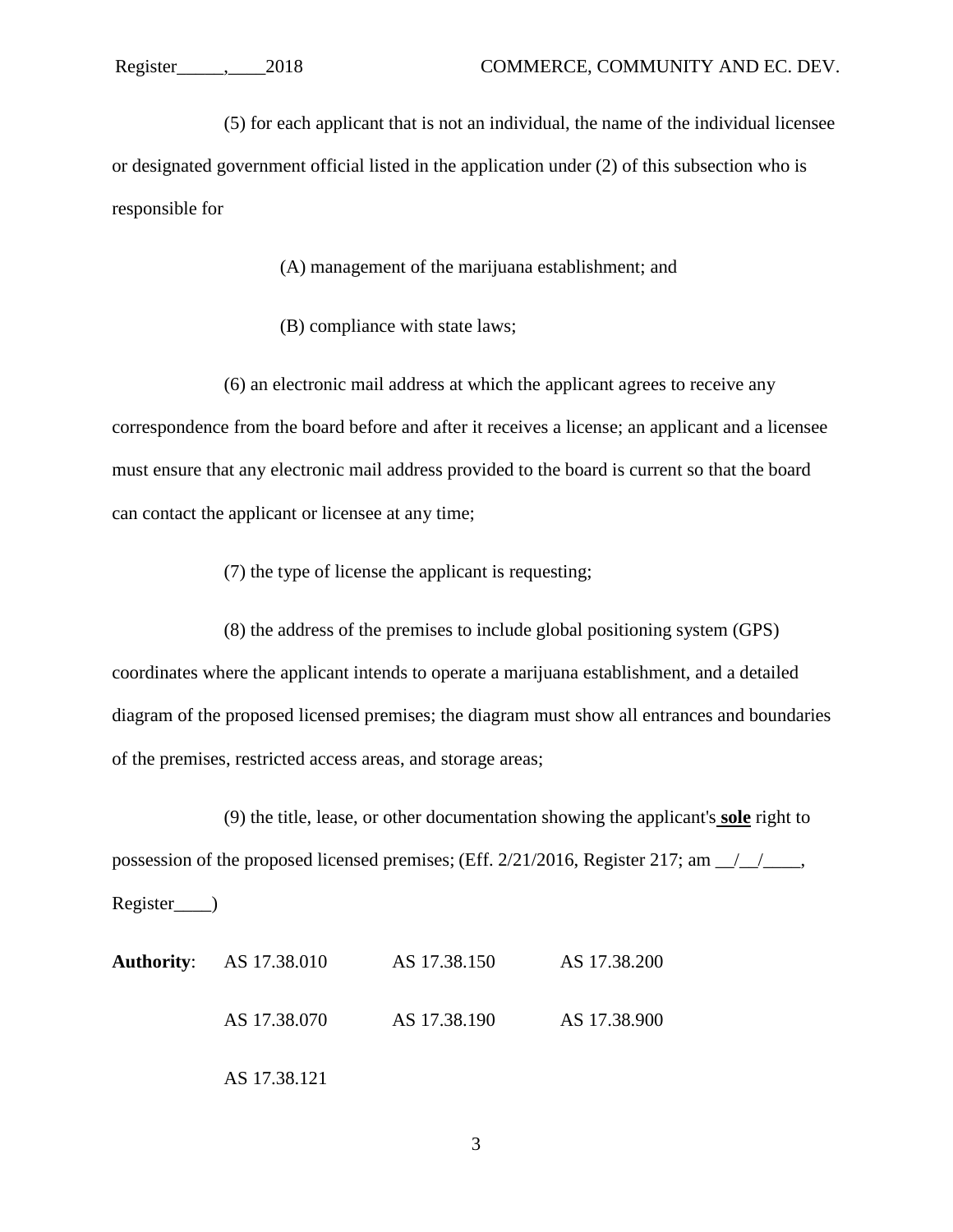3 AAC 306.990(a)(1) is repealed:

(1) repealed. (Eff.  $2/24/2015$ , Register 213; am  $2/21/2016$ , Register 217; am  $\frac{1}{2}$ 

Register<sub>\_\_\_\_</sub>).

| <b>Authority:</b> AS 17.38.010 | AS 17.38.150 | AS 17.38.200 |
|--------------------------------|--------------|--------------|
| AS 17.38.070                   | AS 17.38.190 | AS 17.38.900 |

AS 17.38.121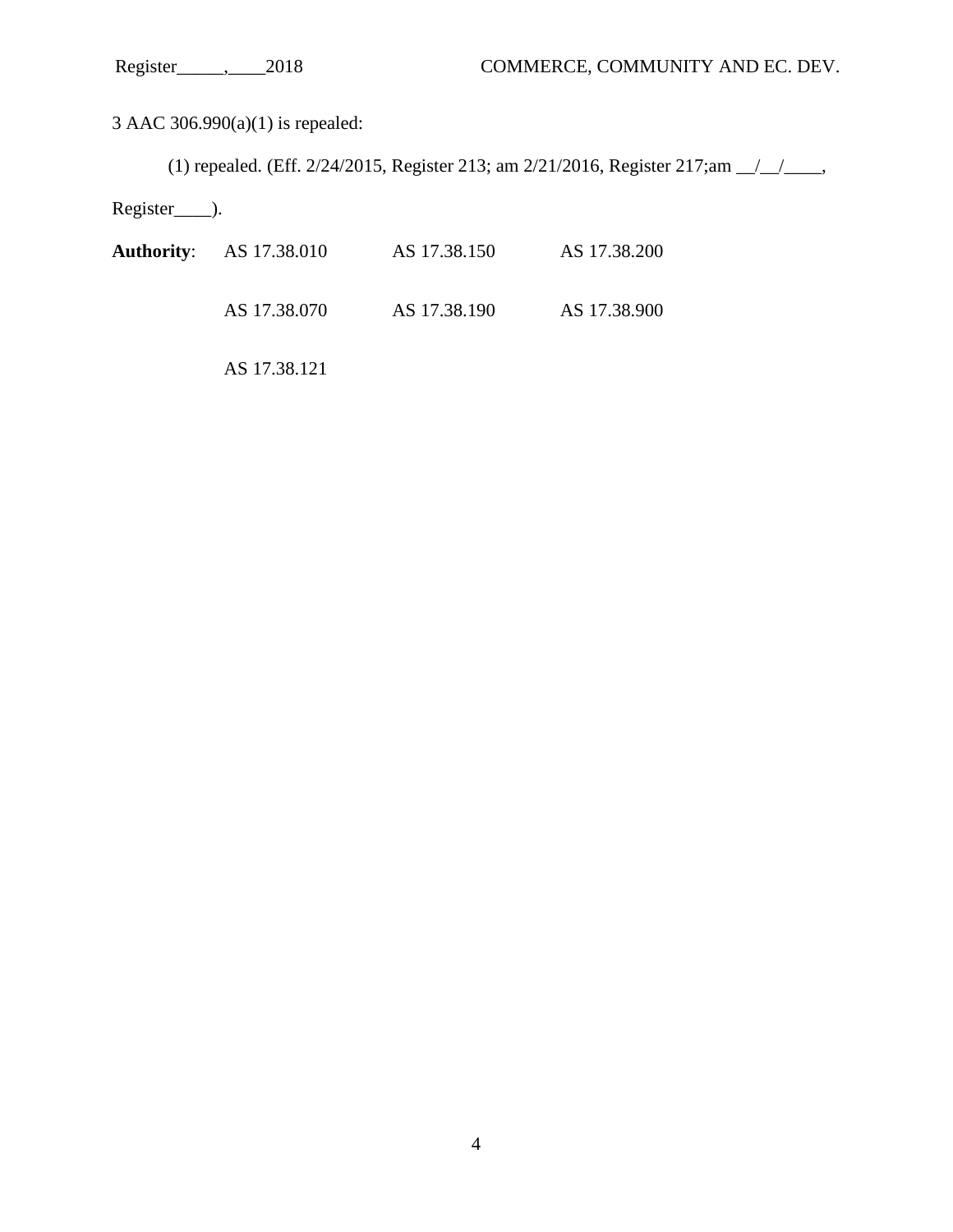3 AAC 306.100 is amended by adding a new subsection to read:

(h) The processing fee for a second or subsequent inspection for a new marijuana establishment is \$500.

(1) The fee is applicable if the marijuana establishment requests a

preliminary inspection, fails, and is not issued a license, and requires a subsequent inspection.

(2) The fee may be waived at the discretion of the director if a written request is submitted.  $(am_{\_}/\_/\_$ , Register $\_$ )

| Authority: AS 17.38.010 | AS 17.38.150 | AS 17.38.200 |
|-------------------------|--------------|--------------|
| AS 17.38.070            | AS 17.38.190 | AS 17.38.900 |
| AS 17.38.121            |              |              |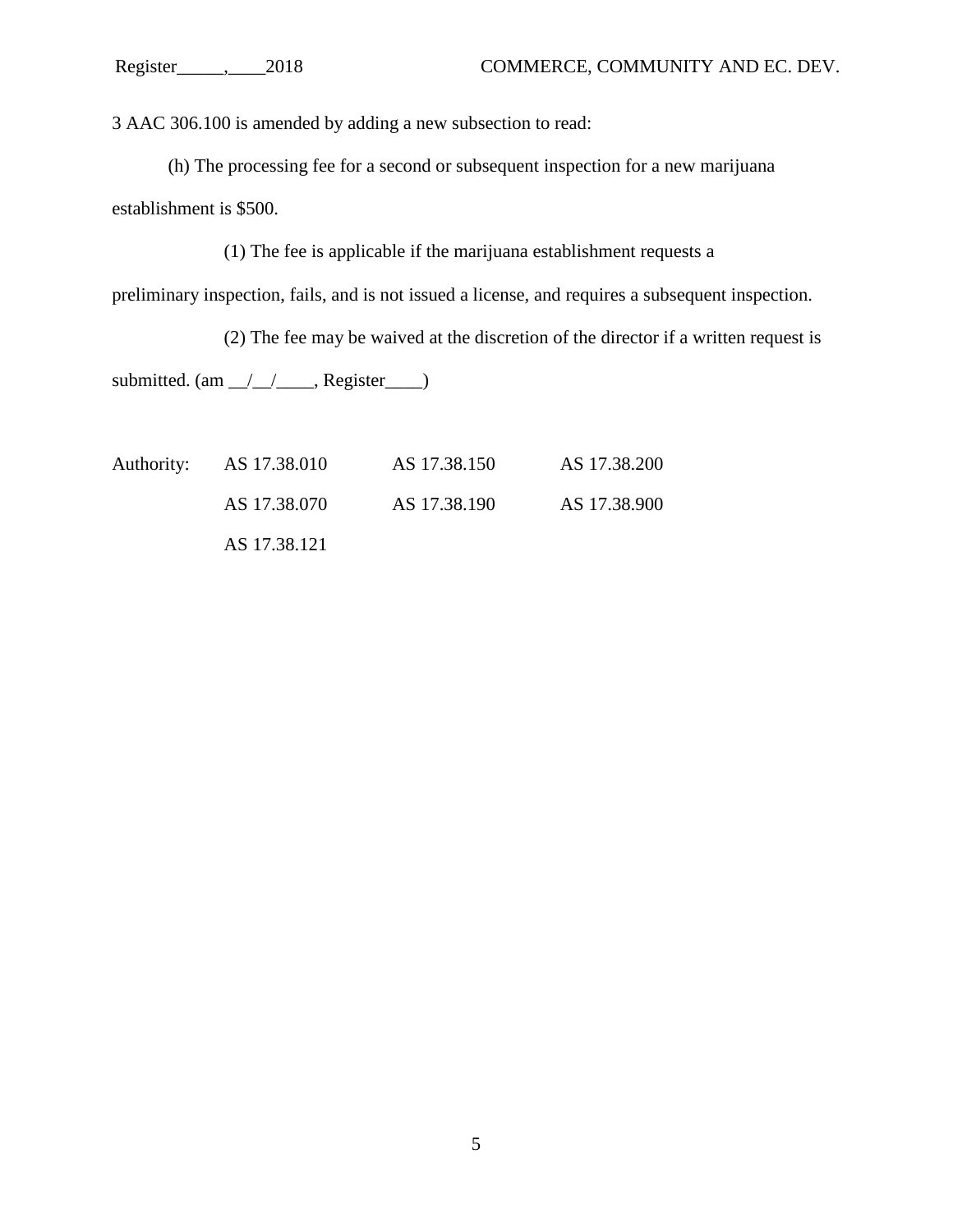3 AAC 306.430(c)(2) is amended to read:

(2) does not emit an odor that is detectable by the public from outside the

cultivation facility except as **specifically** allowed by a local government **approval**

[CONDITIONAL USE PERMIT PROCESS]; (Eff. 2/21/2016, Register 217; am \_\_/\_\_/\_\_\_\_,

Register\_\_\_\_)

| Authority: AS 17.38.010 | AS 17.38.150 | AS 17.38.200 |
|-------------------------|--------------|--------------|
| AS 17.38.070            | AS 17.38.190 | AS 17.38.900 |
| AS 17.38.121            |              |              |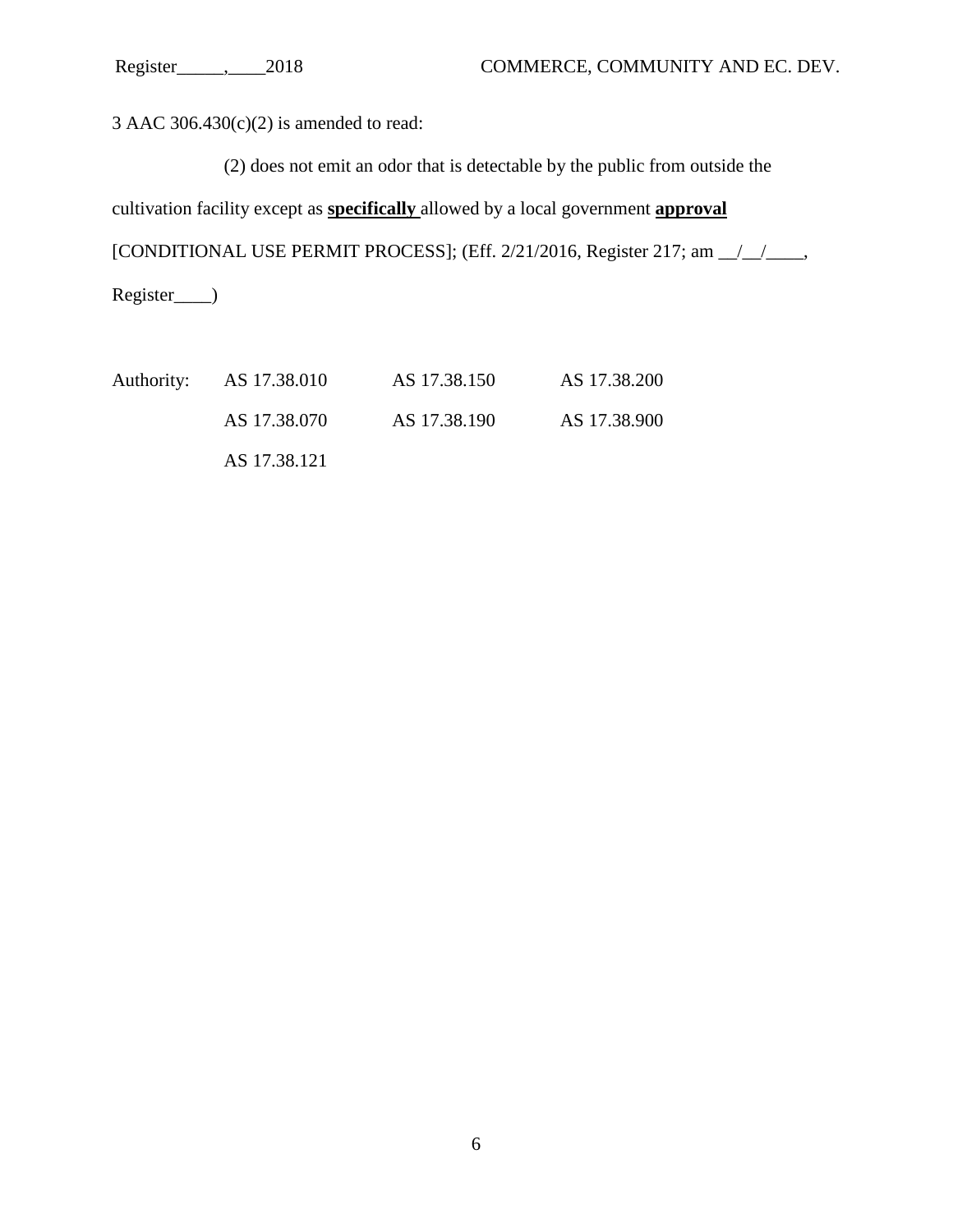3 AAC 306.750 is amended by adding a new subsection to read:

(g) A marijuana establishment may transport marijuana or a marijuana product to and from a trade show or similar industry event in accordance with 3 AAC 306.760 and this section.

| <b>Authority:</b> AS 17.38.010 | AS 17.38.150 | AS 17.38.200 |
|--------------------------------|--------------|--------------|
| AS 17.38.070                   | AS 17.38.190 | AS 17.38.900 |
| AS 17.38.121                   |              |              |

3 AAC 306 is amended by adding a new section to read:

**3 AAC 306.760 Trade Shows.** (a) Licensed marijuana establishments may participate in trade shows and similar industry events in compliance with the following:

(1) Licensed cultivation facilities may bring one plant to the event as a display. The removal and return of the plant from the licensed premises shall be tracked in the inventory tracking system. Any marijuana removed from the plant at the event (for example, in a trimming demonstration) shall be retained by the licensee and returned to the licensed premises.

(2) Licensed cultivation facilities and licensed retail facilities may bring up to one ounce of marijuana to the event as a display. The removal and return of the marijuana from the licensed premises shall be tracked in the marijuana inventory tracking system. The marijuana shall be contained in such a way that the marijuana is not accessible to the public.

(3) Licensed product manufacturing facilities and licensed retail facilities may bring one sample package of each marijuana product made or sold to the event as a display. The removal and return of the marijuana product from the licensed premises shall be tracked in the

7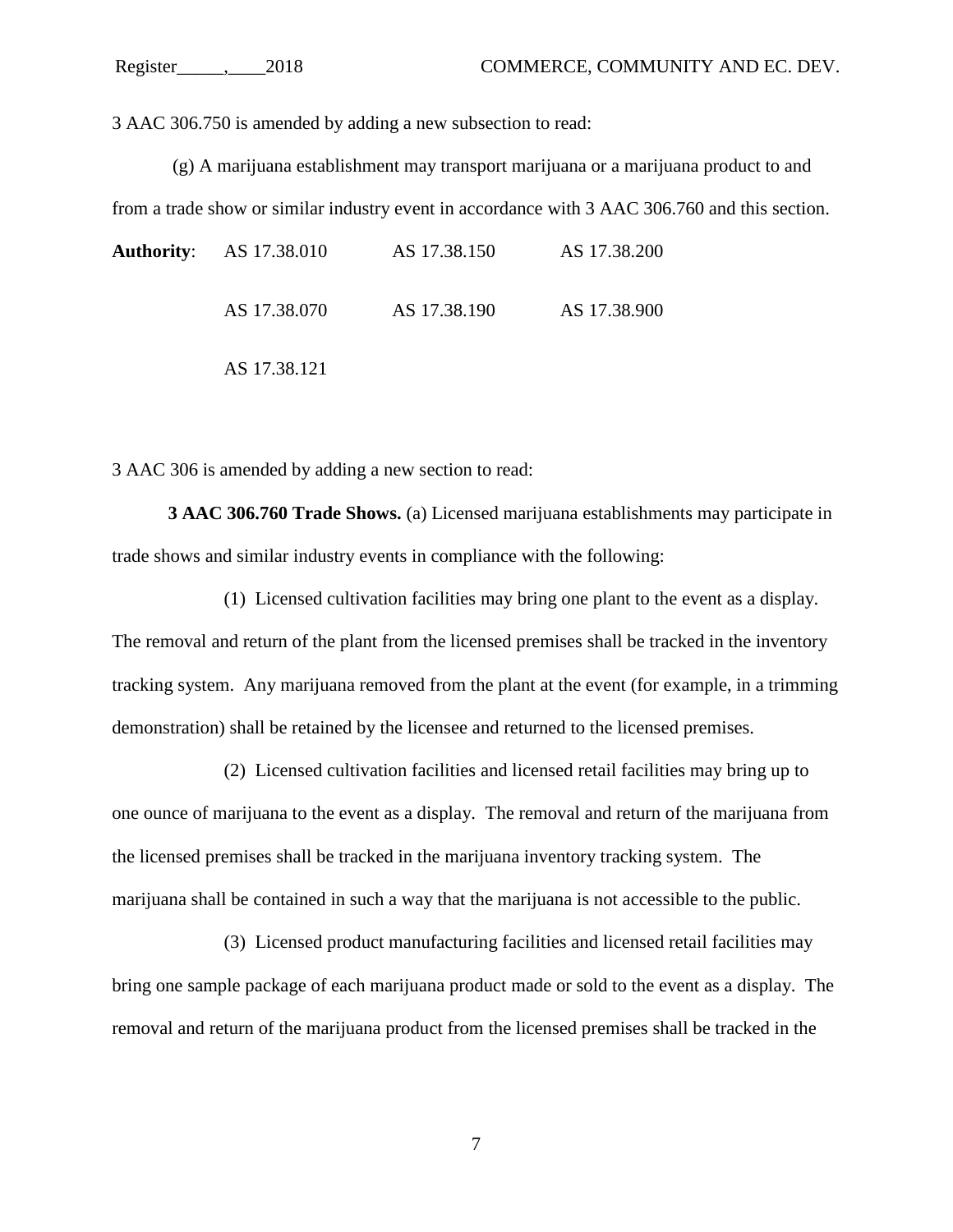marijuana inventory tracking system. The marijuana product shall remain packaged in the approved packaging throughout the duration of the event.

(4) Licensed testing facilities may not perform required tests on samples from licensed facilities at any trade show or similar event.

(5) No marijuana or marijuana product may be sold or distributed by a licensee at the event.

(6) Marijuana and marijuana product displayed at an event by a licensee shall be handled only by a licensee, or employee or agent of a licensee, with a valid marijuana handler permit.

(7) Advertising or promotions displayed or distributed at the event by a licensee shall comply with the requirements of this chapter.

| <b>Authority:</b> AS 17.38.010 | AS 17.38.150 | AS 17.38.200 |
|--------------------------------|--------------|--------------|
| AS 17.38.070                   | AS 17.38.190 | AS 17.38.900 |

AS 17.38.121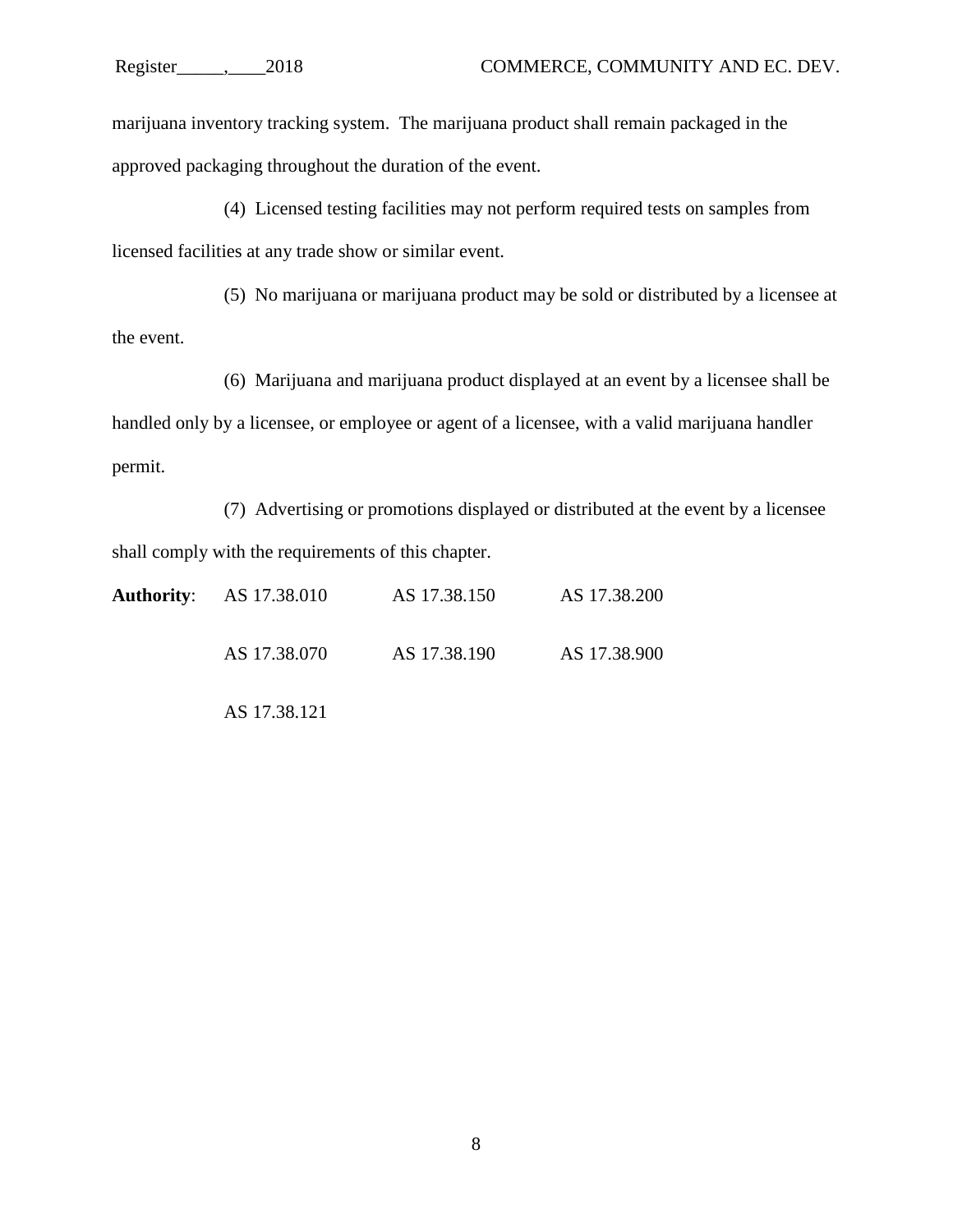| From:    | Ronda Lambert                          |
|----------|----------------------------------------|
| To:      | <b>CED AMCO REGS (CED sponsored)</b>   |
| Subject: | Comment on Proposed Regs               |
| Date:    | Thursday, January 11, 2018 11:56:27 AM |
|          |                                        |

I am writing against this proposed change:

3 AAC 306.020(b)(4) is amended to read: (4) for each person listed in compliance with (2) of this subsection, a statement of financial interest on a form the board prescribes and financial history information required by the board;

It is too vague as to what information would be required for a financial history and, with the other proposed changes to the regulations, to whom this would apply to. It does not set out what specifically the board is wanting, the documentation required, or much of anything. It is basically a free pass to information that is private.

The board needs to clarify what documentation they are specifically seeking and for what time period and the reason for needing this information.

Thank you, Ronda Lambert



Virus-free. [www.avg.com](http://www.avg.com/email-signature?utm_medium=email&utm_source=link&utm_campaign=sig-email&utm_content=webmail)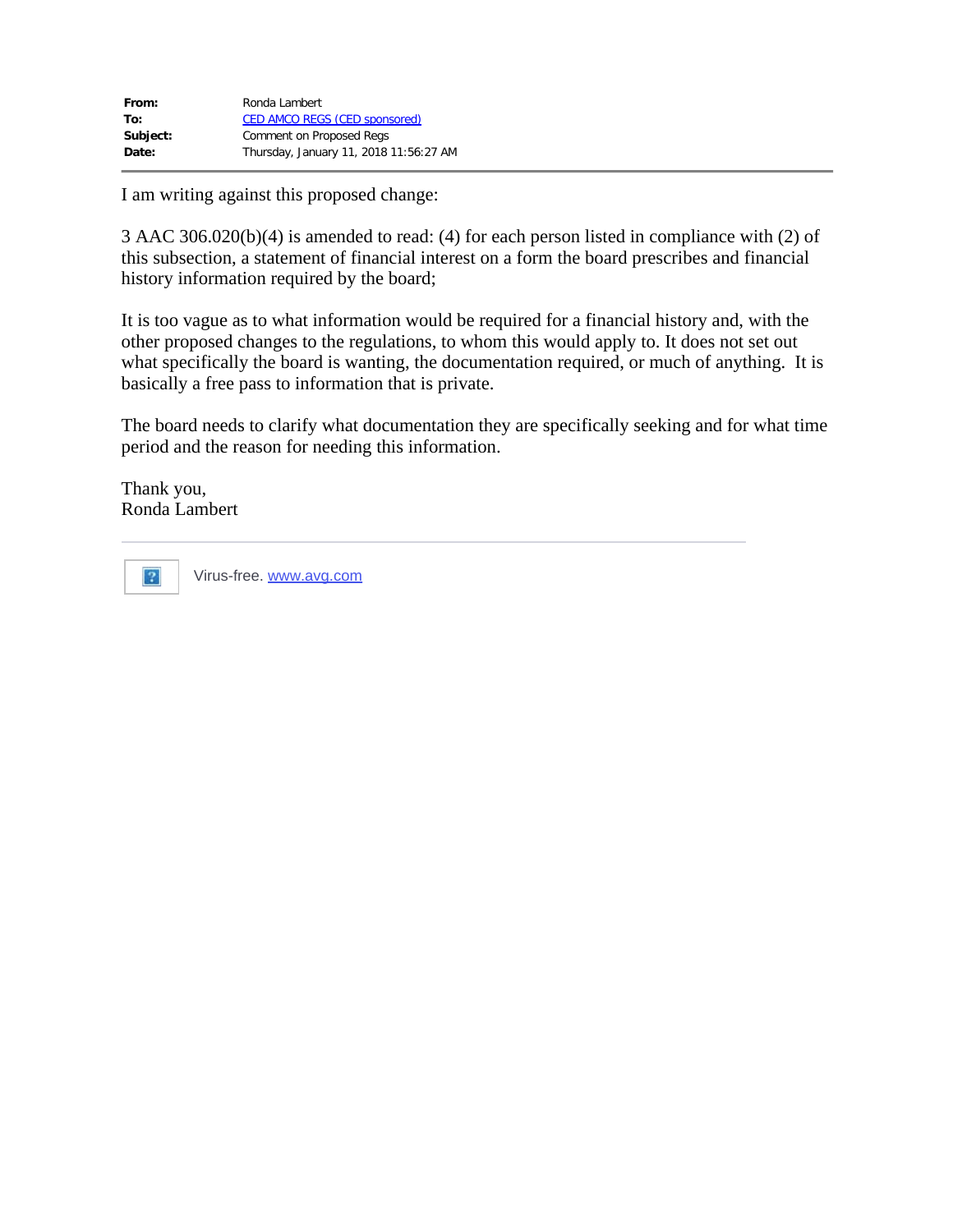January 7, 2018

Marijuana Control Board Peter Mlynarik, Chair Mark Springer Loren Jones Brandon Emmett Nicholas Miller Alcohol & Marijuana Control Office 550 West Seventh Avenue, Suite 1600 Anchorage, Alaska 99501

RE: Proposed 3 AAC 306.020; 3 AAC 306.100; 3 AAC 306.430; 3 AAC 306.750; 3 AAC 306.990 – marijuana establishment affiliates, inspection fees, local government approval of odor control, and industry participation in trade shows

Dear Sirs:

Great Northern Cannabis, Incorporated (GNC) is an Alaska corporation with approximately 45 full- and part-time employees, and 23 Alaskan shareholders from a wide variety of backgrounds. We currently own and operate a cultivation facility and a retail store. We thank you for the opportunity to comment on the proposed regulations for marijuana establishment affiliates, inspection fees, local government approval of odor control, and industry participation in trade shows.

GNC is generally neutral towards the proposed additions to 3 AAC 306.020 and suggests the following changes:

- 1. While we do not object to adding the names of directors, we do not understand the purpose of asking applicants to include copies of their corporate bylaws in 3 AAC 306.020 (b) (3) (C); we therefore suggest that portion be deleted.
- 2. Similarly, we do not understand the purpose of adding the term "sole" in subsection 9. We are concerned it could have the unintended consequence of prohibiting a cannabis business from locating, for example, in an office condominium wherein the grounds and exterior building are owned in common while the specific space is owned or leased by the business. Given the other restrictions on locating cannabis businesses, this addition seems unnecessary and we suggest it be deleted.

GNC appreciates that AMCO resources are limited and is therefore generally supportive of the addition of 3 AAC 306.100 (h). However, given the fact that AMCO is a user tax supported